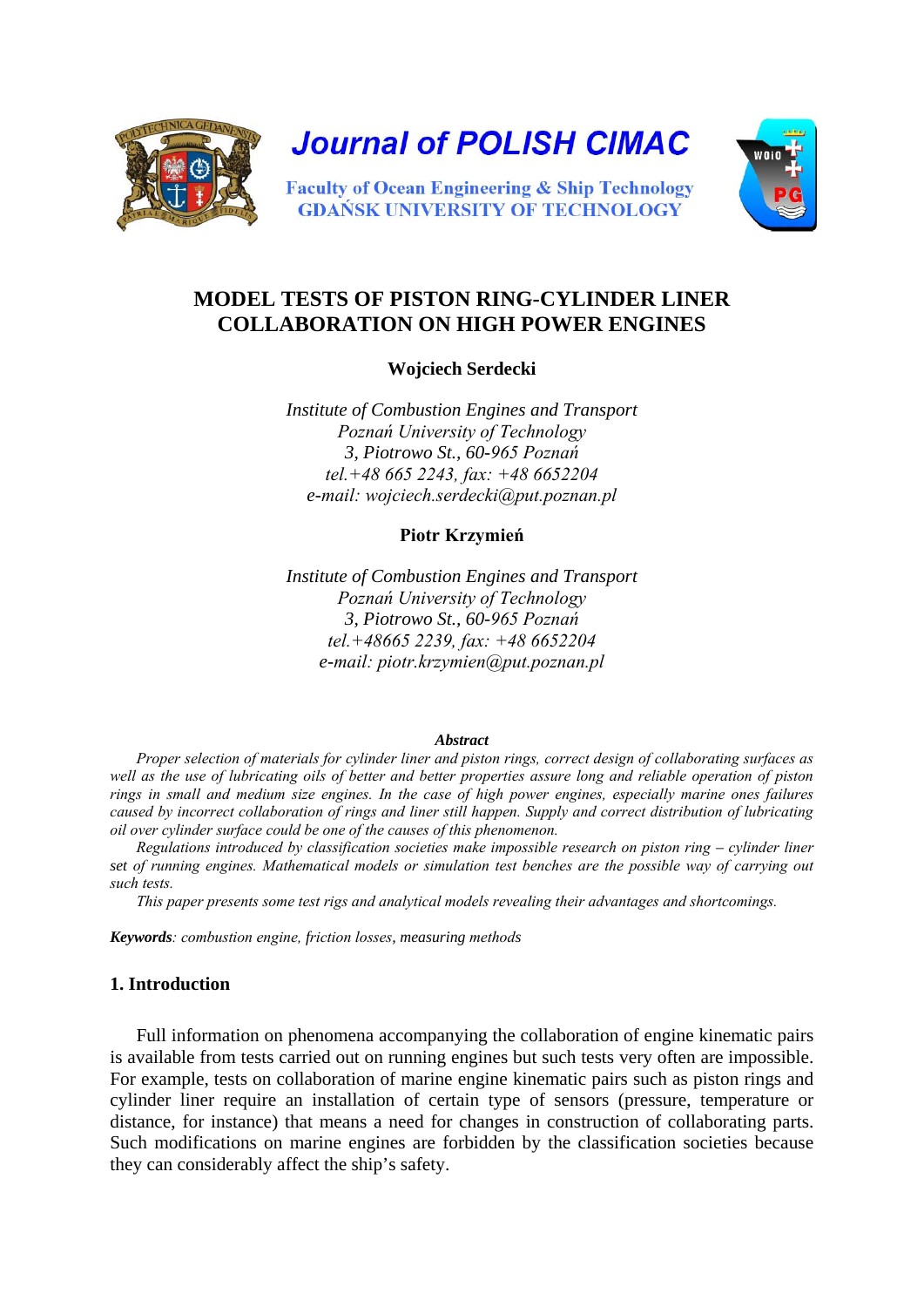Tests on material models of piston–cylinder assembly parts could be a substitution for an investigation on phenomena accompanying the collaboration of these elements conducted on a real engine. Such models allow to reconstruct the operational conditions of frictional associations , geometry of mating parts contact, kinematics and dynamics of their loading as well as phenomena occurring by the process of lubrication. An additional advantage of such tests is a relatively low cost, short time needed for carrying out the investigation and no chance for engine failure.

Another way to evaluate the phenomena present on engine subassemblies is a construction and running the mathematical models of these subassemblies. It is noteworthy that a mathematical model is merely an approximation and should be validated in a course of tests carried out on a real engine or at least on its material model. Successive chapters of this paper will present selected constructions of test benches where investigation on piston ring – cylinder liner collaboration could be performed and the most significant information about mathematical models will be provided.

## **2. Model test benches for tests on piston ring – cylinder liner collaboration**

Tests benches where investigation on collaboration of piston cylinder group elements could be carried out can be classified into those entirely designed and constructed for this purpose and other ones constructed on the basis of a typical engine where certain parts and subassemblies have been modified.

The model test benches of the first type offer wider possibilities for investigation, because the constructional details such as the range of operational parameters adjustment, location of sensors, selection of measurement devices could be foreseen at the very beginning stage of design. On the other hand, they are much more expensive than those using parts of a typical combustion engine.

Taking into consideration methods employed for investigation one can distinguish test stands using optical and electrical methods.

Test stands presented in Figs 1 and 2 are the examples for the use of optical methods in tests on evaluation of ring-liner collaboration quality.



*Fig. 1. Model tests stand for optical measurement of oil film parameters: 1 – high pressure pipe supplying air to the actuator, 2 – lubricating oil supply pipe, 3 – joint, 4 – slider leading beam, 5 – air actuator, 6 – slider, 7 – glass plate, 8 – semitransparent plate, 9 – camera, 10 – coherent light source (laser) [2]* 



*Fig. 2. Schematic of the piston-cylinder assembly model, projector and observer (camera) positions for reflection method: 1 – glass cylinder, 2 – dark chamber, 3 – diaphragm, 4 – primary filter, 5 – impulse xenon lamp, 6 – camera box, 7 – secondary filter, 8 – camera [2]*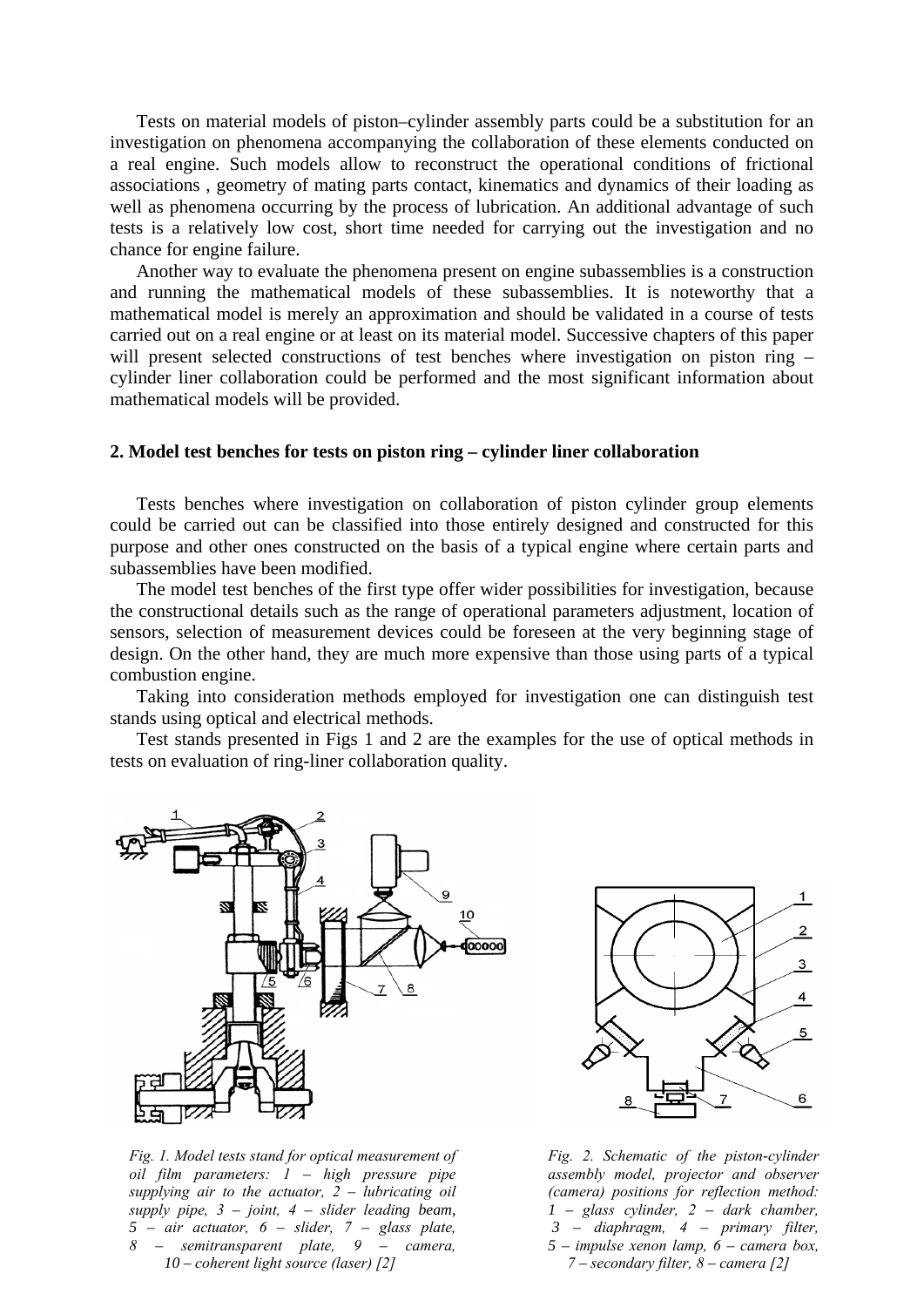The test stand presented in Fig. 1 has been constructed on the basis of a typical IC engine equipped with systems for research on oil film formed between models of ring (6) and cylinder (7). The model of ring fixed to a piston moves reciprocally relative to a steady glass plate lubricated with oil and ring pressure against the plate is exerted by a pneumatic servomotor (5). Through a semitransparent plate(8) and transparent one (7) a laser beam (10) comes to the oil layer (oil film) which makes that as a result of interaction between reflected and falling waves an arrangement of interference strips characteristic for a momentary oil layer thickness is being recorded by the camera (9). There is a possibility to reproduce the changes in oil film thickness throughout the entire cycle of engine operation thanks to the further analysis of recorded images.

The test stand presented in Fig. 2 offers a quite different method of oil film evaluation. Cylinder liner made of cast iron has been substituted by a glass model (1). The cylinder surface is being lubricated with oil mist outflowing from slide bearings and additionally with oil sprayed to precisely specified regions of liner by a set of special jets (omitted in Fig. 2) which allows for a continuous adjustment of oil dose. Thanks to strong xenon lamps it is possible to observe and record (camera 8) the oil layer over the cylinder surface and to estimate certain oil parameters including oil layer thickness and oil film extent, in particular.

Design of the stand presented in Fig. 3 is quite different from a typical model of engine piston-cylinder assembly. A flat slat (5) representing a piston ring slides over a plate (1) covered with lubricating oil. Differently than in real engine the oil layer is not renewable, i.e. fresh oil does not come to the plate in consecutive strokes. The slat is fixed in a groove cut in a flat model of piston (clamp 7) hanged on transducer (8). It is pressed on against the moving plate with a flat spring or hydraulic actuator controlled by a special circuit. It is possible to fix in the clamp a series of slats of profiles corresponding to the face profile of a real piston ring.



*Fig. 3. Schematic of test stand: 1 – plate, 2 – actuator, 3 – control valve, 4 – position resistor, 5 – slat, 6 – flat spring, 7 – piston model, 8 – force transducer, 9 – support, 10 – slat pressure system, 11 – measuring&control system, 12 – hydraulic oil reservoir, 13 – oil pump, 14 – pressure accumulator, 15 – analogue control system, 16 – digital control system [5]*

The hydraulic oil from oil reservoir (14) is being pumped to the control valve (3) by the oil pump (13). According to the position of control valve the oil is being pumped to the left or right side of the actuator plunger (2) which results in the movement of cart with the plate simulating cylinder liner surface.

Either an analogue (15) or digital (16) control system can be used. The first one allows for a reciprocating movement according to gradually selected parameters of speed and amplitude.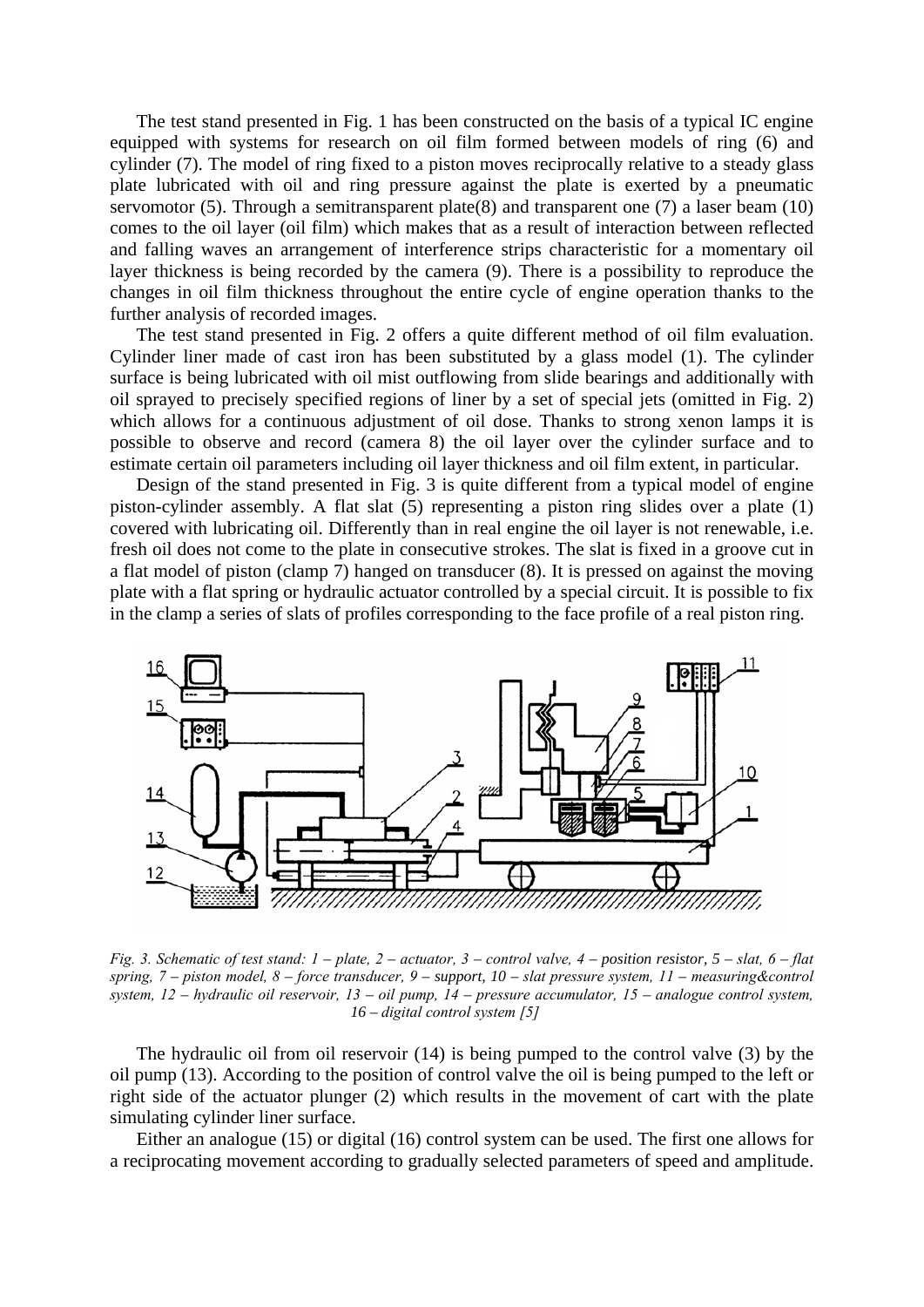When applying the digital control system it is possible to use a computer program which allows to realize an arbitrary motion of the plate including a reciprocating movement, typical for combustion engines.

Due to a sophisticated measuring system (11) which is a part of the simulation stand it is possible to determine oil film essential parameters like thickness, pressure and friction forces connected with the motion of ring model. Also other sensors monitoring plate motion and recording its position, speed and acceleration are installed on the test stand.

Taking into consideration features of the stand including possibility of tests on rings of big size and different profile geometry it can be assumed provisionally that this test stand allow to conduct tests on oil film parameters of the engine of high power. Next chapter will validate this assumption.

#### **3. Is it possible to test a ring-liner collaboration on a test stand?**

Both marine and generator engines belong to the group of high power engines (power higher than 100 kW/cyl) as well as the bigger railway engines which have the power indices close to the border value [3]. Among those mentioned the biggest are two stroke low speed marine engines. Their popularity results from the highest efficiency (nowadays beyond 50%) and possibility of consumption so called heavy fuel of relatively low price.

The stroke to cylinder diameter ratio is the characteristic parameter for contemporary marine diesels of high power where it reaches the value of 4 (this secures continuity of oil film over cylinder surface thanks to the high value of the piston mean speed at low rotational speed). For engines of higher rotational speed the value of this parameter is far lower (see Table 1).

| $\sim$<br>$\cdots$ $\cdots$ $\cdots$ |            |        |           |      |         |        |
|--------------------------------------|------------|--------|-----------|------|---------|--------|
| Engine                               | locomotive |        | generator |      | marine  |        |
| Technical data                       | 12LDA28    | 214D40 | L23       | L21  | L35MC   | K80MC- |
| D cylinder diameter [mm]             | 280        | 230    | 230       | 210  | 350     | 800    |
| S piston stroke [mm]                 | 360        | 300    | 300       | 310  | 1050    | 2592   |
| k ratio $(S/D)$                      | 1.28       | 1.30   | 1.30      | 1.47 | 3.0     | 4.00   |
| Rotational speed [rpm]               | 750        | 750    | 720       | 900  | 210-178 | 93-70  |
| Power per cylinder [kW/cyl]          | 94.7       | 77.2   | 130       | 190  | 650     | 3640   |
| $\lambda$ ratio                      | 0.25       | 0.26   | 0.25      | 0.23 | 0.42    | 0.44   |
| Piston mean speed [m/s]              | 9.0        | 7.5    | 7.2       | 9.3  | 7.35    | 8.10   |

*Tab.1. Vital technical data of exemplary engines of high power [1, 3, 4]*

Full reconstruction of engine kinematics on the model stand would mean the same piston displacement with similar speed. It means that it is impossible to fulfill conditions listed in Table 1 on the presented test stand [5,6]. Boundary value of speed that could be performed on test stand is about 12 rad/s which corresponds to the piston mean speed of about 3.8 m/s (when maximum is 4 m/s), i.e. the value several times lower than that on real marine engine (see Fig. 4).

Course of speed vs. crank angle presented in Fig. 4 show only the maximum value of speed and its position expressed as corresponding angle. Presentation of speed fluctuations at selected points of its displacement seems to be a better form of such illustration (see Fig. 5).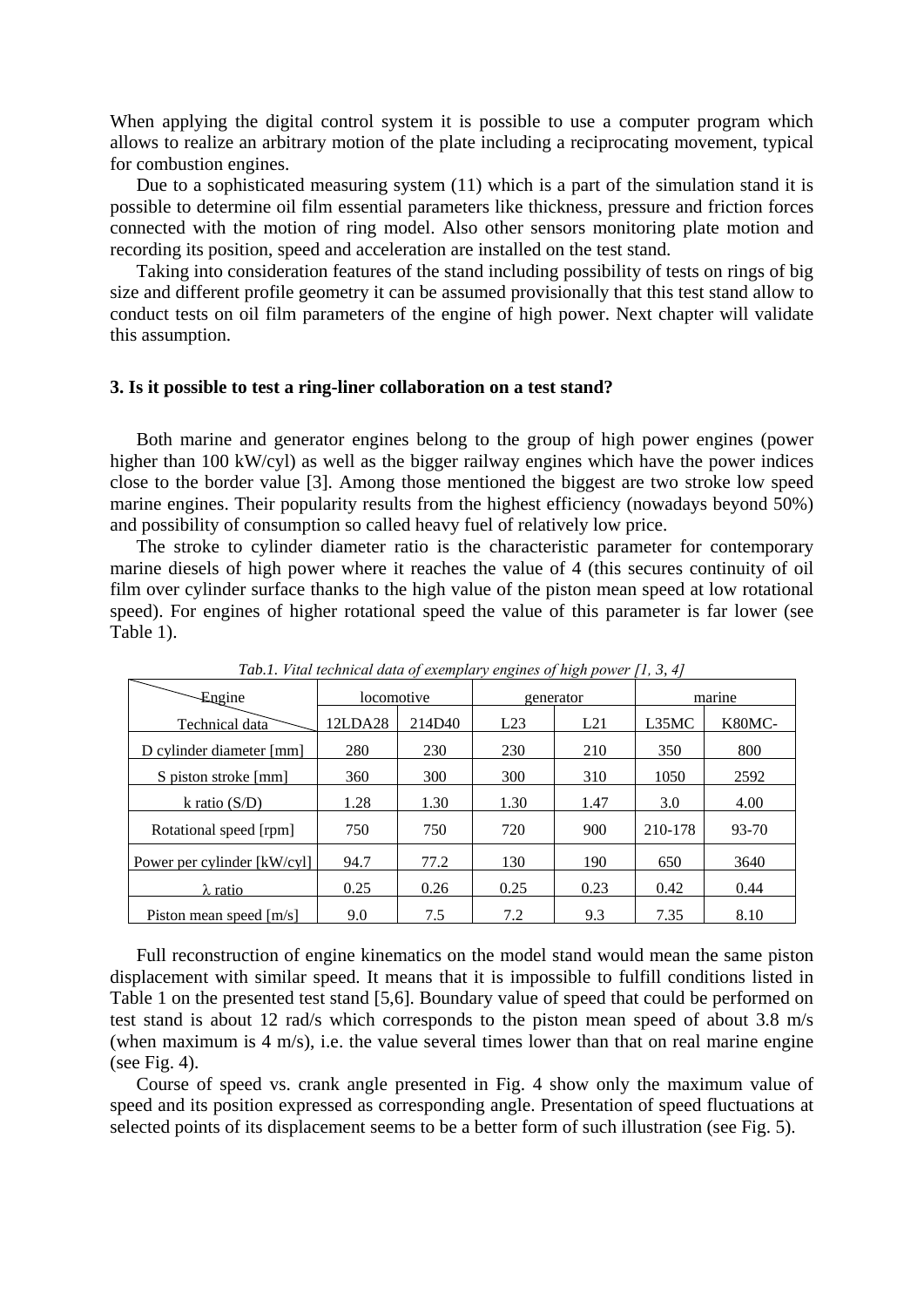

*Fig. 4. Courses of speed vs. crank angle for: 1 – model test stand 2 – the LDA28 engine, 3 – the D40 engine, 4 – the L23 engine, 5 – the L21 engine, 6 – the L35MC engine 7 – the K80MC engine*



According to the test stand technical data the range of plate stroke is several centimeters to less than one meter (0.8 m) which allows for reproduction of ring displacement of most of locomotive and generator engines but could not represent the long stroke marine engine (of far longer stroke).

Digital control of plate movement makes possible any kind of displacement between both dead center with a constant speed of 4 m/s (horizontal line no 1 in Fig. 5). Though the ring movement with constant speed differs from that on a real engine it can be employed for tests because it facilitate the evaluation of the effect of ring selected design parameters on the formation of oil film.

As it comes from the above considerations full reproduction of piston and rings movement (taking into account speed and range) would not be possible on the presented test stand, which does not mean that it is completely aimless. For the engines of stroke longer than the plate range another kind of tests could be performed, namely over the sections shorter than the stroke. On the other hand, for engines of shorter stroke tests could concern speeds lower than the nominal one. Thanks to the fact that both the oil layer thickness and the friction force are approximately proportional to the speed of ring movement, the value of these parameters can be estimated this way for a real engine.

A large number of input values for which tests could be performed makes that investigation could be time consuming and expensive and the results obtained could be of low value. The reasonable solution could be development of stand mathematical model (as a computer program). Such creation and further application (after validation) could improve the effectiveness of research and carry them out within a range possible to be performed on the test stand.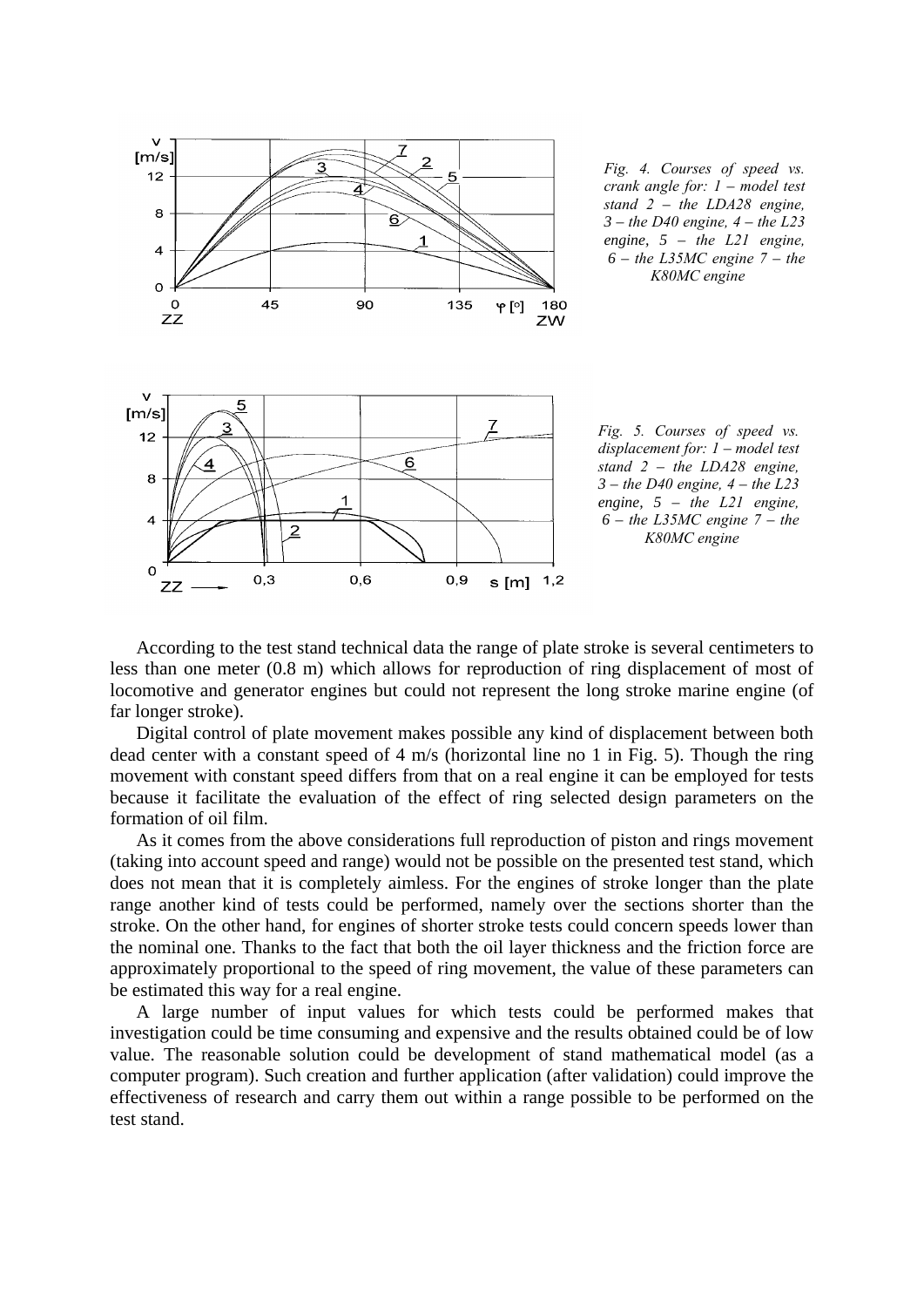#### **4. Mathematical model of test stand**

Description of the test stand presented in chapter 2 shows that this solution does not allow for a full reproduction of phenomena encountered on the engines of high power (listed in Table 1). Beside differences resulting form different kinematics of the stand following shortcomings should be noted: omitting the effect of ambient pressure, low operational temperature (ambient temperature), ring sliding over unreconstructed oil layer, constant value of ring pressure against the plate.



*Fig. 6 Block schematic diagram of test stand mathematical model [5]*

Fig. 6 shows the most important modules and mutual connections of the model. Within initial 180 grades of crank angle the slat encounters the fresh layer of oil on the plate which secures fully flooded contact with plate (at the inlet). Along with the increase in plate speed the pressure in oil film increases which eventually causes the rise in oil layer thickness. After the maximum oil layer thickness came along in the region of maximum speed, a slow decrease appears. Thanks to so called squeeze effect this pressure drop does not reach the value of zero at both dead centers. At consecutive strokes (180 to 360 degrees and beyond) the slat slides over the oil layer left after previous stroke. The layer thickness slowly decreases because the oil surplus is being swept towards the plate turning points. As a result the slat face area covered with oil also decreases.

Computations carried out according to the described model give courses of oil layer thickness (in front, behind and under the slat), pressure distribution in oil film as well as courses of friction force. Results can be presented in tables or graphs and can be further processed.



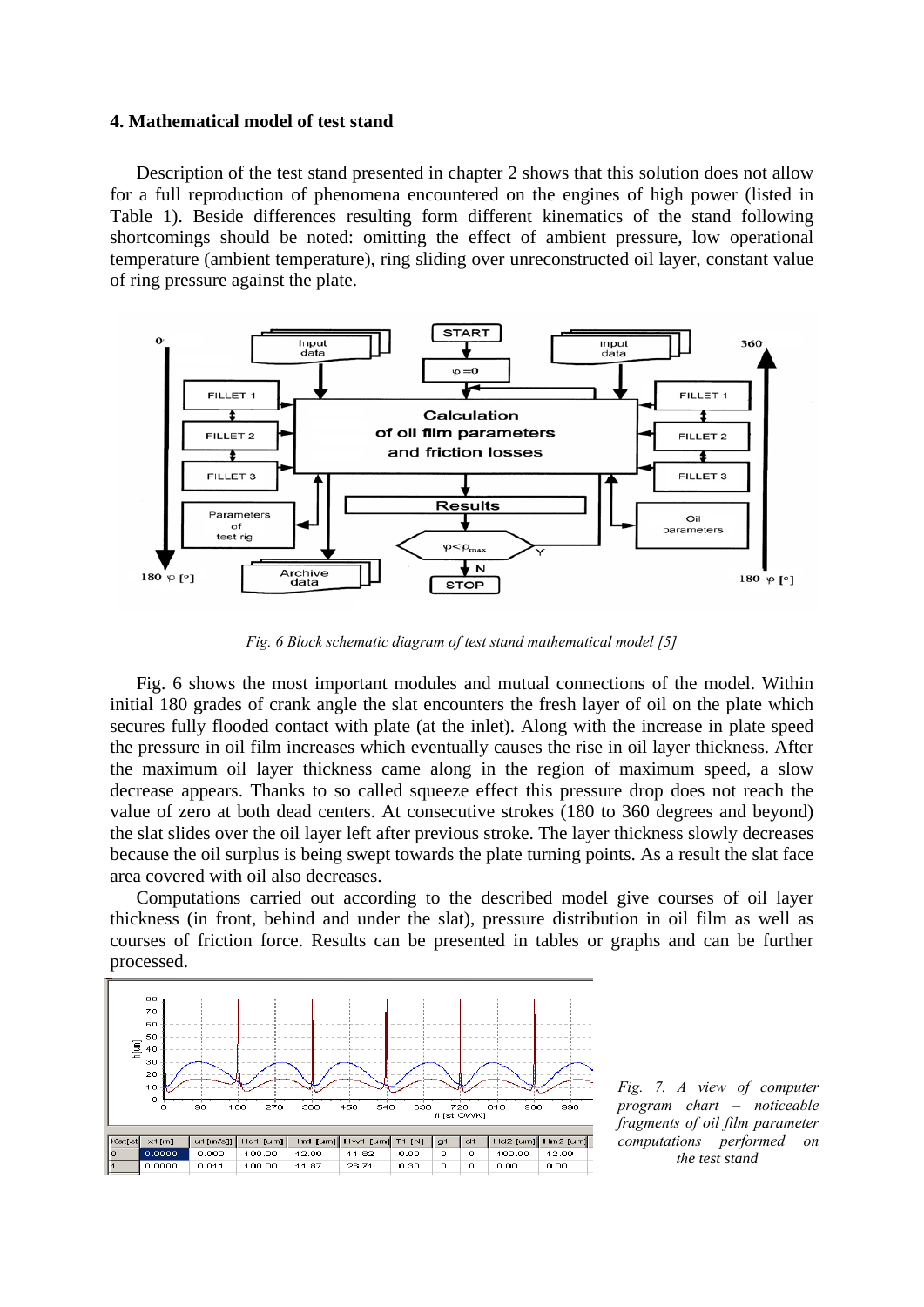Exemplary picture of simulation program chart with courses of minimum oil film thickness and the thickness of oil layer left behind the slat is presented in Fig. 7.

Fig. 8 shows a comparison of minimal oil film thickness measurement results recorded on test stand (a) with results of model computations (b) carried out for input data corresponding to the stand operational parameters. As it can be seen maximum and minimum values of oil film thickness are the same, also the drop in thickness along the consecutive strokes is very similar. There are numerous discontinuities and waves on the course of recorded film thickness which result from plate shape imperfections not taken into consideration in the computational program.

a)  $\mathsf{h}_{\mathsf{m}}$  $[µm]$ 40 20 180 360 540  $\mathsf{f}[\cdot]$ 720 900 b)  $\overline{h}$  $[um]$ 60  $40$ 20  $\overline{0}$ 180 fi $[$ "] O 360 540 720 900 *Fig. 8. Courses of oil film minimum thickness recorded on model stand (a) and for mathematical model (b)*

### **5. Summary and conclusions**

Summarizing analyses presented in the previous part of this paper one can note that the presented test stand allows:

- to evaluate phenomena accompanying the collaboration of piston ring and cylinder liner in a presence of lubricating oil, including oil film thickness and friction force, for a single ring (slat) or the complete set of rings,
- to reconstruct partially the piston movement for long stroke marine engines
- to reconstruct phenomena accompanying the piston movement for locomotive and generator engines, however at speeds lower than nominal ones.

On the other hand, use of computational program allows to execute tests within the range unreachable for the test stand.

At present efforts on development of the model stand are being carried out towards possibility of refreshing the oil layer over cylinder surface in a way similar to that applied on marine engines and perform the test at higher temperature of operation.